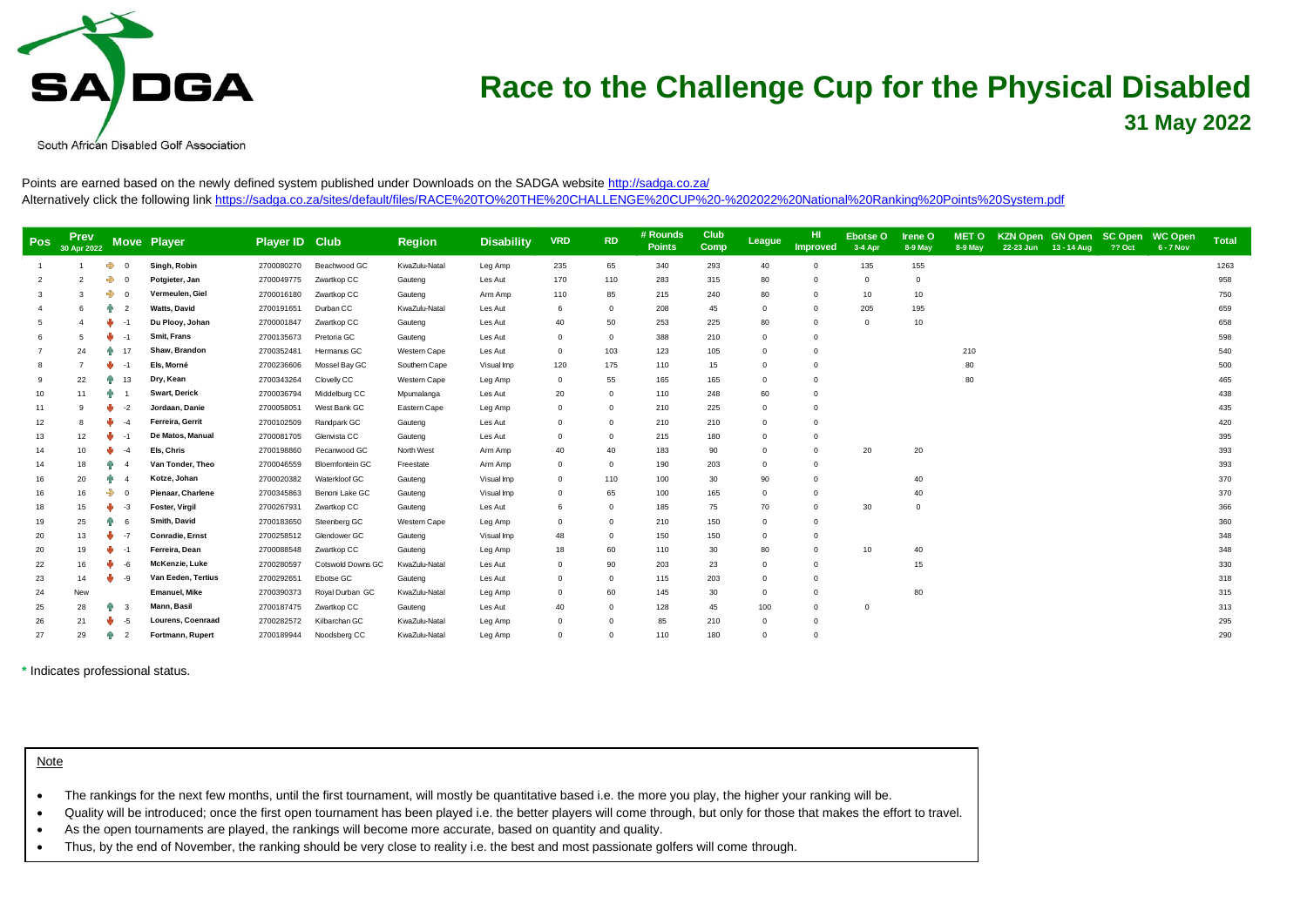

South African Disabled Golf Association

Points are earned based on the newly defined system published under Downloads on the SADGA website<http://sadga.co.za/> Alternatively click the following lin[k https://sadga.co.za/sites/default/files/RACE%20TO%20THE%20CHALLENGE%20CUP%20-%202022%20National%20Ranking%20Points%20System.pdf](https://sadga.co.za/sites/default/files/RACE%20TO%20THE%20CHALLENGE%20CUP%20-%202022%20National%20Ranking%20Points%20System.pdf)

| <b>Pos</b> | <b>Prev</b><br>30 Apr 2022 |          | <b>Move Player</b>      | Player ID Club |                                  | <b>Region</b> | <b>Disability</b> | <b>VRD</b>     | <b>RD</b> | # Rounds<br><b>Points</b> | Club<br><b>Comp</b> | League   | HI.<br>Improved | Ebotse O<br>3-4 Apr | Irene O<br>8-9 May | <b>MET O</b><br>8-9 May | KZN Open GN Open SC Open<br>22-23 Jun | $13 - 14$ Aug | <b>?? Oct</b> | WC Open<br>6 - 7 Nov | <b>Total</b> |
|------------|----------------------------|----------|-------------------------|----------------|----------------------------------|---------------|-------------------|----------------|-----------|---------------------------|---------------------|----------|-----------------|---------------------|--------------------|-------------------------|---------------------------------------|---------------|---------------|----------------------|--------------|
| 28         | 23                         | $-5$     | Spreeth, Riaan          | 2700042109     | Clovelly CC                      | Western Cape  | Leg Amp           | $\overline{0}$ | $\Omega$  | 93                        | 165                 | $\Omega$ | $\Omega$        |                     |                    | 15                      |                                       |               |               |                      | 273          |
| 29         | 27                         | $-2$     | <b>Taljaard, Piet</b>   | 2700110291     | Volksrust GC                     | Mpumalanga    | Arm Amp           | $\mathbf 0$    |           | 85                        | 165                 |          |                 |                     |                    |                         |                                       |               |               |                      | 250          |
| 29         | 25                         |          | Van Niekerk, Deon       | 2700351896     | Zwartkop CC                      | Gauteng       | Arm Amp           | $^{\circ}$     | 50        | 105                       | 30                  | 20       | 0               | 40                  | 5                  |                         |                                       |               |               |                      | 250          |
| 31         | 31                         | ♣        | Reid, Denian            | 2700373435     | Port Shepstone CC                | KwaZulu-Natal | Les Aut           | 30             | 80        | 60                        | $\mathbf 0$         |          | $\Omega$        | 30                  | 45                 |                         |                                       |               |               |                      | 245          |
| 32         | 33                         | Аĥ       | Roberts, Curtley*       | 2700312922     | Zwartkop CC                      | Gauteng       | Les Aut           | $\circ$        | 75        | 48                        | $\mathbf 0$         |          | $\Omega$        | 70                  | 45                 |                         |                                       |               |               |                      | 238          |
| 33         | 32                         | -1       | Van Niekerk, André      | 2700222144     | Zwartkop CC                      | Gauteng       | Leg Amp           | $^{\circ}$     | 100       | 55                        | 45                  | 30       |                 |                     |                    |                         |                                       |               |               |                      | 230          |
| 34         | 39                         | R۴<br>-5 | Kotze, Jontey           | 2700381791     | Zwartkop CC                      | Gauteng       | Visual Imp        | $^{\circ}$     | 50        | 75                        | 15                  | 70       | $\Omega$        |                     | 10                 |                         |                                       |               |               |                      | 220          |
| 35         | 46                         | нλ<br>11 | Joubert, JP             | 2700276772     | Mossel Bay GC                    | Southern Cape | Les Aut           | 3              | 50        | 80                        | 15                  | $\Omega$ |                 |                     |                    | 70                      |                                       |               |               |                      | 218          |
| 36         | 41                         |          | <b>Schmulian, Nico</b>  | 2700037475     | Zwartkop CC                      | Gauteng       | Arm Amp           | 9              |           | 85                        | 53                  | 70       | $\Omega$        | $\Omega$            | $\Omega$           |                         |                                       |               |               |                      | 217          |
| 37         | 30                         | $-7$     | Driessen, Ricus         | 2700359234     | Akasia GC                        | Gauteng       | Leg Amp           | $^{\circ}$     | $\Omega$  | 60                        | 150                 | $\Omega$ | 0               |                     |                    |                         |                                       |               |               |                      | 210          |
| 38         | 33                         | -5       | Redelinghuys, Paul      | 2700181881     | Clovelly CC                      | Western Cape  | Leg Amp           | $\circ$        |           | 83                        | 120                 |          |                 |                     |                    |                         |                                       |               |               |                      | 203          |
| 39         | 39                         | ♣        | <b>Shepstone, Geoff</b> | 2700112841     | Umdoni Park GC                   | KwaZulu-Natal | Les Aut           | $\Omega$       | $\Omega$  | 95                        | 105                 |          |                 |                     |                    |                         |                                       |               |               |                      | 200          |
| 40         | 36                         |          | Kotze, Pierre           | 2700389587     | Theewaterskloof GC               | Western Cape  | Les Aut           | 90             | 33        | 40                        | 15                  |          |                 |                     |                    | 20                      |                                       |               |               |                      | 198          |
| 40         | 38                         | $-2$     | Maehler, Emil           | 2700007990     | Mount Edgecombe CC KwaZulu-Natal |               | Les Aut           | $\overline{0}$ | 35        | 73                        | 90                  |          |                 |                     |                    |                         |                                       |               |               |                      | 198          |
| 42         | 52                         | 10       | Crawford, Sebastian     | 2700402139     | Royal Durban GC                  | KwaZulu-Natal | Les Aut           | $\Omega$       |           | 95                        | 30                  |          |                 |                     | 70                 |                         |                                       |               |               |                      | 195          |
| 42         | 45                         |          | Dreyer, Piet            | 2700131213     | Simbithi CC                      | KwaZulu-Natal | Leg Amp           | $\Omega$       | 10        | 85                        | 75                  |          |                 |                     | 25                 |                         |                                       |               |               |                      | 195          |
|            | 42                         | $-2$     | Price Moor, Jabu        | 2700339041     | Pretoria CC                      | Gauteng       | Les Aut           | 10             |           | 80                        | 30                  | 70       |                 |                     | $\Omega$           |                         |                                       |               |               |                      | 190          |
| 45         | 57                         | 12<br>ЙΝ | Heslop, Paul            | 2700194852     | Ruimsig CC                       | Gauteng       | Les Aut           | $\circ$        | $\Omega$  | 65                        | 120                 |          |                 |                     |                    |                         |                                       |               |               |                      | 185          |
| 46         | 47                         |          | Douries, Ignation       | 2700267890     | Citrusdal GC                     | Western Cape  | Les Aut           | $\Omega$       | 90        | 75                        | 15                  |          |                 |                     |                    | $\Omega$                |                                       |               |               |                      | 180          |
| 47         | 35                         | $-12$    | <b>Belcher, Trevor</b>  | 2700414166     | Stellenbosch GC                  | Western Cape  | Arm Amp           | $\Omega$       | 20        | 150                       | $\mathbf 0$         |          |                 |                     |                    |                         |                                       |               |               |                      | 170          |
| 47         | 37                         | $-10$    | Young, Charles          | 2700415756     | Mount Edgecombe CC               | KwaZulu-Natal | Les Aut           | $\Omega$       | 65        | 25                        | $\Omega$            |          |                 | 80                  | $\Omega$           |                         |                                       |               |               |                      | 170          |
| 49         | 43                         | -6       | Spies, John             | 2700213289     | Walmer GC                        | Eastern Cape  | Leg Amp           | $\circ$        |           | 73                        | 90                  |          |                 |                     |                    |                         |                                       |               |               |                      | 163          |
| 50         | 43                         | $-7$     | Du Plooy, André         | 2700153394     | Durbanville GC                   | Western Cape  | Les Aut           | $\Omega$       | 13        | 95                        | 45                  |          |                 |                     |                    |                         |                                       |               |               |                      | 153          |
| 51         | 56                         | ЙΝ       | Roberts, Anthony        | 2700358543     | KDM GC                           | Western Cape  | Les Aut           | $\Omega$       | 38        | 70                        | $\mathbf 0$         |          |                 |                     |                    | 40                      |                                       |               |               |                      | 148          |
| 52         | 47                         | -5       | Howes, Dean             | 2700202012     | Langebaan GE                     | Western Cape  | Les Aut           | $\Omega$       | $\Omega$  | 115                       | 30                  |          |                 |                     |                    |                         |                                       |               |               |                      | 145          |
| 53         | 53                         | ♣        | Bosman, Bossie          | 2700249085     | Kuilsrivier GC                   | Western Cape  | Leg Amp           | 0              |           | 53                        | 90                  |          |                 |                     |                    |                         |                                       |               |               |                      | 143          |
| 54         | 63                         |          | Van Baalen, Kelvin      | 2700425468     | Huddle Park GC                   | Gauteng       | Les Aut           |                | 10        | 80                        | 30                  |          | $\Omega$        | $\Omega$            | 10                 |                         |                                       |               |               |                      | 136          |

**\*** Indicates professional status.

| <u>Note</u> |                                                                                                                                                                         |
|-------------|-------------------------------------------------------------------------------------------------------------------------------------------------------------------------|
|             | The rankings for the next few months, until the first tournament, will mostly be quantitative based i.e. the more you play, the higher your ranking will be.            |
|             | Quality will be introduced; once the first open tournament has been played i.e. the better players will come through but only for those that makes the effort to travel |

• Quality will be introduced; once the first open tournament has been played i.e. the better players will come through, but only for those that makes the effort to travel.

• As the open tournaments are played, the rankings will become more accurate, based on quantity and quality.

• Thus, by the end of November, the ranking should be very close to reality i.e. the best and most passionate golfers will come through.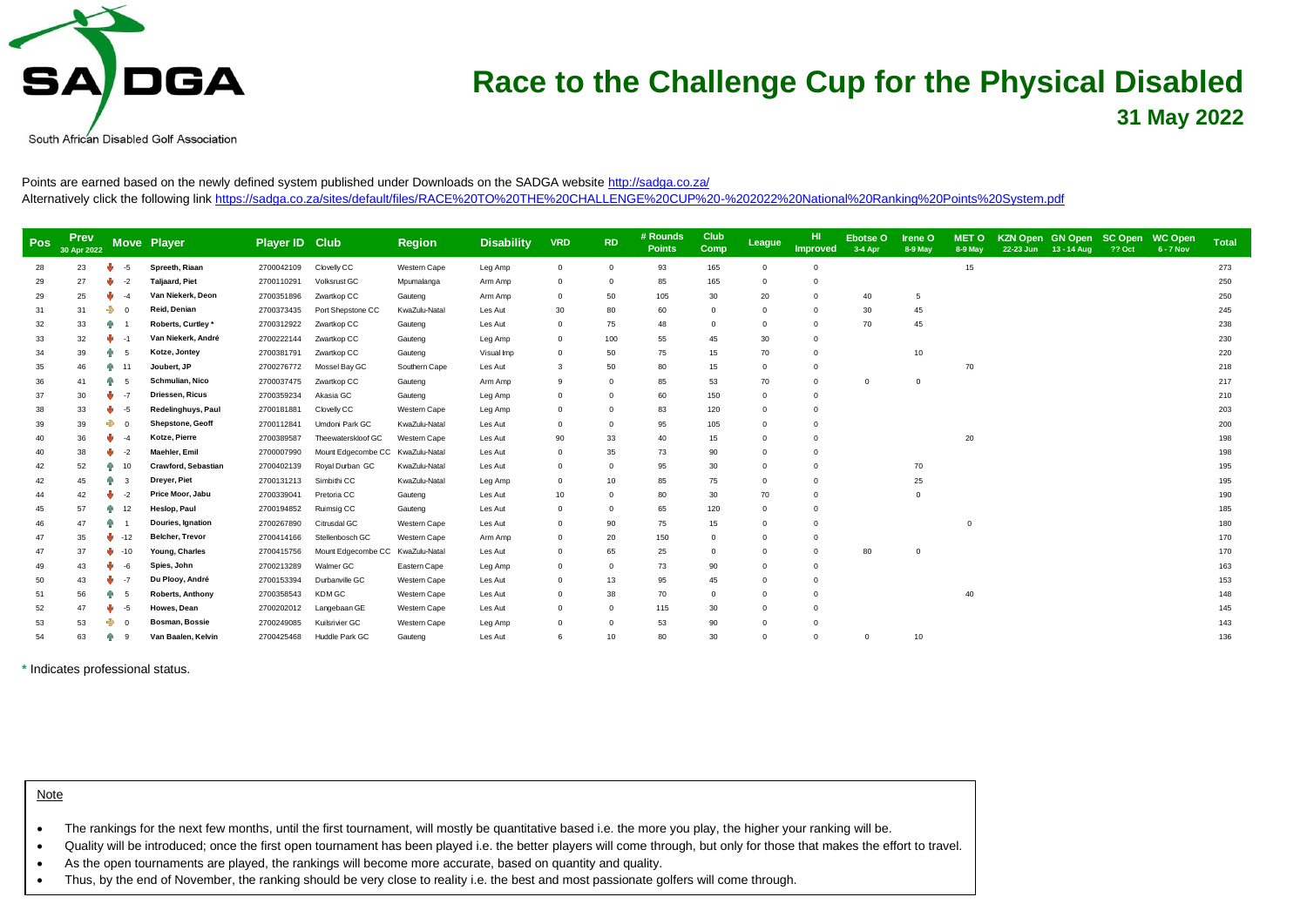

South African Disabled Golf Association

Points are earned based on the newly defined system published under Downloads on the SADGA website<http://sadga.co.za/> Alternatively click the following lin[k https://sadga.co.za/sites/default/files/RACE%20TO%20THE%20CHALLENGE%20CUP%20-%202022%20National%20Ranking%20Points%20System.pdf](https://sadga.co.za/sites/default/files/RACE%20TO%20THE%20CHALLENGE%20CUP%20-%202022%20National%20Ranking%20Points%20System.pdf)

| <b>Pos</b> | <b>Prev</b><br>30 Apr 2022 |                    | Move Player              | Player ID Club |                                  | <b>Region</b> | <b>Disability</b> | <b>VRD</b>  | <b>RD</b> | # Rounds<br><b>Points</b> | Club<br>Comp | League      | -HI<br><b>Improved</b> | Ebotse O<br>3-4 Apr | Irene O<br>8-9 May | <b>MET O</b><br>8-9 May | KZN Open GN Open SC Open WC Open<br>22-23 Jun 13 - 14 Aug | <b>?? Oct</b> | 6 - 7 Nov | <b>Total</b> |
|------------|----------------------------|--------------------|--------------------------|----------------|----------------------------------|---------------|-------------------|-------------|-----------|---------------------------|--------------|-------------|------------------------|---------------------|--------------------|-------------------------|-----------------------------------------------------------|---------------|-----------|--------------|
| 55         | 51                         | ŵ<br>$\mathcal{A}$ | De Jager, Christo        | 2700063987     | Uitenhage GC                     | Eastern Cape  | Les Aut           | $\Omega$    | $\Omega$  | 80                        | 53           | $^{\circ}$  | $\mathbf 0$            |                     |                    |                         |                                                           |               |           | 133          |
| 56         | 47                         | w<br>-9            | Becker, Boy              | 2700129653     | Reitz GC                         | Freestate     | Les Aut           | $\mathbf 0$ | $\Omega$  | 85                        | 45           | $\Omega$    | $\Omega$               |                     |                    |                         |                                                           |               |           | 130          |
| 56         | 61                         | 牵<br>-5            | Schuhknecht, Reinard'    | 2700185874     | Heron Banks GC                   | Freestate     | Arm Amp           | 40          | 0         | 45                        | 15           | $\Omega$    | $\mathbf 0$            |                     | 30                 |                         |                                                           |               |           | 130          |
| 58         | 57                         | w<br>$-1$          | Du Toit, Lance           | 2700237425     | Theewaterskloof GC               | Western Cape  | Les Aut           | 50          | $\Omega$  | 40                        | 15           | $\Omega$    | $\Omega$               |                     |                    | 20                      |                                                           |               |           | 125          |
| 58         | 50                         | ŵ<br>-8            | Frost, Jenny             | 2700146607     | Knysna GC                        | Southern Cape | Leg Amp           | $\Omega$    | $\Omega$  | 95                        | 30           | U           | $\Omega$               |                     |                    |                         |                                                           |               |           | 125          |
| 58         | 55                         | ŵ<br>-3            | Schultz, Jodi            | 2700248597     | Kempton Park GC                  | Gauteng       | Les Aut           | $\Omega$    | 50        | 40                        | $\mathbf 0$  | $\Omega$    | $\mathbf 0$            | 20                  | 15                 |                         |                                                           |               |           | 125          |
| 61         | 53                         | ŵ<br>-8            | Dale, Sean               | 2700052790     | <b>KDM GC</b>                    | Western Cape  | Leg Amp           | 8           | $\Omega$  | 50                        | 60           | $\Omega$    | $\Omega$               |                     |                    |                         |                                                           |               |           | 118          |
| 62         | New                        |                    | Swart, Johan             | 2700373774     | Malmesbury GC                    | Western Cape  | Les Aut           | $\Omega$    | 5         | 63                        | 30           | $\Omega$    | $\Omega$               |                     |                    | 15                      |                                                           |               |           | 113          |
| 63         | 70                         | 牵<br>- 7           | Dudgeon, Gareth          | 2700299800     | Wingate Park CC                  | Gauteng       | Les Aut           | $\Omega$    | $\Omega$  | 50                        | $\mathbf 0$  | $\Omega$    | $\Omega$               |                     |                    | 60                      |                                                           |               |           | 110          |
| 64         | 57                         | w<br>$-7$          | Vos, Shaun               | 2700053515     | <b>KDM GC</b>                    | Western Cape  | Les Aut           | $\Omega$    | $\Omega$  | 75                        | 30           | $\Omega$    | $\Omega$               |                     |                    | $\Omega$                |                                                           |               |           | 105          |
| 65         | 66                         | Ą.                 | Esterhuizen, Greg        | 2700241522     | Mooinooi GC                      | North West    | Les Aut           | $\Omega$    | $\Omega$  | 35                        | 15           | $\Omega$    | $\Omega$               | 30                  | 15                 |                         |                                                           |               |           | 95           |
| 65         | 64                         | ŵ<br>$-1$          | Fourie, JJ               | 2700374518     | Polokwane GC                     | Limpopo       | Leg Amp           | $\Omega$    | $\Omega$  | 65                        | 30           | $\Omega$    | $\overline{0}$         | $^{\circ}$          | $\Omega$           |                         |                                                           |               |           | 95           |
| 65         | 71                         | 命                  | Kenny, Andrew            | 2700394438     | Kloof CC                         | KwaZulu-Natal | Leg Amp           | $\Omega$    | $\Omega$  | 50                        | 45           | $\Omega$    | $\Omega$               |                     |                    |                         |                                                           |               |           | 95           |
| 65         | 57                         | ŵ<br>-8            | Loots, Kowie             | 2700393052     | Hankey GC                        | Eastern Cape  | Les Aut           | $\Omega$    | $\Omega$  | 80                        | 15           | $\Omega$    | $\Omega$               |                     |                    |                         |                                                           |               |           | 95           |
| 69         | 62                         | ŵ<br>-7            | Janse v Rensburg, Pieter | 2700240711     | Services GC                      | Gauteng       | Arm Amp           | $\Omega$    | $\Omega$  | 45                        | 23           | 20          | $\mathbf 0$            |                     |                    |                         |                                                           |               |           | 88           |
| 70         | Reinstated                 |                    | Jacobs, Steve            | 2700392582     | Kuilsrivier GC                   | Western Cape  | Les Aut           | $\Omega$    | $\Omega$  | 78                        | 8            | $\Omega$    | $\Omega$               |                     |                    |                         |                                                           |               |           | 85           |
| 71         | 67                         | w                  | Strydom, Leon            | 2700201524     | Zwartkop CC                      | Gauteng       | Visual Imp        | $\Omega$    | 15        | 55                        | $\mathbf 0$  | 10          | $\mathbf 0$            |                     |                    |                         |                                                           |               |           | 80           |
| 72         | 64                         |                    | Taljaard, TJ             | 2700381467     | Mossel Bay GC                    | Southern Cape | Les Aut           | $\Omega$    | $\Omega$  | 48                        | 30           | $\Omega$    | $\mathbf 0$            |                     |                    |                         |                                                           |               |           | 78           |
| 73         | 68                         | -5                 | Albertze, Dewald         | 2700239925     | Eagle Canyon                     | Gauteng       | Les Aut           | $\Omega$    | $\Omega$  | 45                        | 15           | $\Omega$    | $\mathbf{0}$           | $\overline{0}$      |                    |                         |                                                           |               |           | 60           |
| 74         | 75                         | 段                  | <b>Stirton, Craig</b>    | 2700030265     | Steenberg GC                     | Western Cape  | Les Aut           | $\Omega$    | $\Omega$  | 28                        | 30           | 0           | $\Omega$               |                     |                    |                         |                                                           |               |           | 58           |
| 75         | 69                         | w<br>-6            | <b>Slattery, Garrett</b> | 2700009203     | Stellenbosch GC                  | Western Cape  | Visual Imp        | $\Omega$    | 0         | 35                        | 15           | $\Omega$    | $\mathbf 0$            |                     |                    |                         |                                                           |               |           | 50           |
| 76         | 71                         | w<br>-5            | Louwrens, Michael        | 2700342727     | Humewood GC                      | Eastern Cape  | Les Aut           | $\Omega$    | 0         | 40                        | $\mathbf 0$  | $\Omega$    | $\mathbf 0$            |                     |                    |                         |                                                           |               |           | 40           |
| 76         | 76                         | $\Rightarrow$      | Magatye, Andiswa         | 2700293434     | Fancourt CC                      | Southern Cape | Leg Amp           | $\circ$     | 30        | 10                        | $\mathbf 0$  | $\Omega$    | $\Omega$               |                     |                    |                         |                                                           |               |           | 40           |
| 76         | 71                         | ψ<br>-5            | Schoeman, André          | 2700392634     | Soutpansberg GC                  | Limpopo       | Leg Amp           | $\Omega$    | 0         | 25                        | 15           | $\Omega$    | $\mathbf 0$            |                     |                    |                         |                                                           |               |           | 40           |
| 79         | 71                         | ŵ.<br>$-8$         | Roetz, Elmar             | 2700414144     | George GC                        | Southern Cape | Arm Amp           | $\Omega$    | 20        | 15                        | $\Omega$     | $\Omega$    | $\Omega$               |                     |                    |                         |                                                           |               |           | 35           |
| 80         | Reinstated                 |                    | Sylvestor, Rushdi        | 2700175042     | <b>KDM GC</b>                    | Western Cape  | Les Aut           | $\Omega$    | $\Omega$  | 13                        | $\mathbf 0$  | $\Omega$    | $\Omega$               |                     |                    | 20                      |                                                           |               |           | 33           |
| 81         | 77                         | ψ<br>$-4$          | <b>Papenfus, Marius</b>  | 2700390248     | Cathedral Peak GC                | KwaZulu-Natal | Wheelchair        | $\Omega$    | 0         | 15                        | 8            | $\Omega$    | $\mathbf 0$            |                     |                    |                         |                                                           |               |           | 23           |
| 82         | 78                         | w<br>$-4$          | Madubane, Raphael        | 2700415086     | Mount Edgecombe CC KwaZulu-Natal |               | Arm Amp           | $^{\circ}$  | 0         | 10                        | $\mathbf 0$  | $\Omega$    | $\overline{0}$         | 10                  | $\Omega$           |                         |                                                           |               |           | 20           |
| 82         | 79                         | w<br>$-3$          | Pollard, Brett           | 2700224500     | KDM GC                           | Western Cape  | Arm Amp           | $\Omega$    | $\Omega$  | 20                        | $\mathbf 0$  | U           | $\Omega$               |                     |                    |                         |                                                           |               |           | 20           |
|            | 79                         | -5                 | Going, Ingrid            | 2700060945     | Durbanville GC                   | Western Cape  | Les Aut           | $\Omega$    | $\Omega$  | 10                        | $\Omega$     | U           | $\mathbf 0$            |                     |                    |                         |                                                           |               |           | 10           |
|            | 79                         |                    | Matthews, JB             | 2700338562     | Benoni Lake GC                   | Gauteng       | Visual Imp        | $\Omega$    | $\Omega$  | 10                        | $\mathbf 0$  | $\mathbf 0$ | $\mathbf 0$            |                     |                    |                         |                                                           |               |           | 10           |
| 84         | 82                         | $-2$               | Moorgas, Craig           | 2700085198     | <b>KDM GC</b>                    | Western Cape  | Leg Amp           | $\Omega$    | $\Omega$  | 10                        | $\Omega$     | $\Omega$    | $\mathbf 0$            |                     |                    |                         |                                                           |               |           | 10           |

**\*** Indicates professional status.

#### Note

- The rankings for the next few months, until the first tournament, will mostly be quantitative based i.e. the more you play, the higher your ranking will be.
- Quality will be introduced; once the first open tournament has been played i.e. the better players will come through, but only for those that makes the effort to travel.
- As the open tournaments are played, the rankings will become more accurate, based on quantity and quality.
- Thus, by the end of November, the ranking should be very close to reality i.e. the best and most passionate golfers will come through.